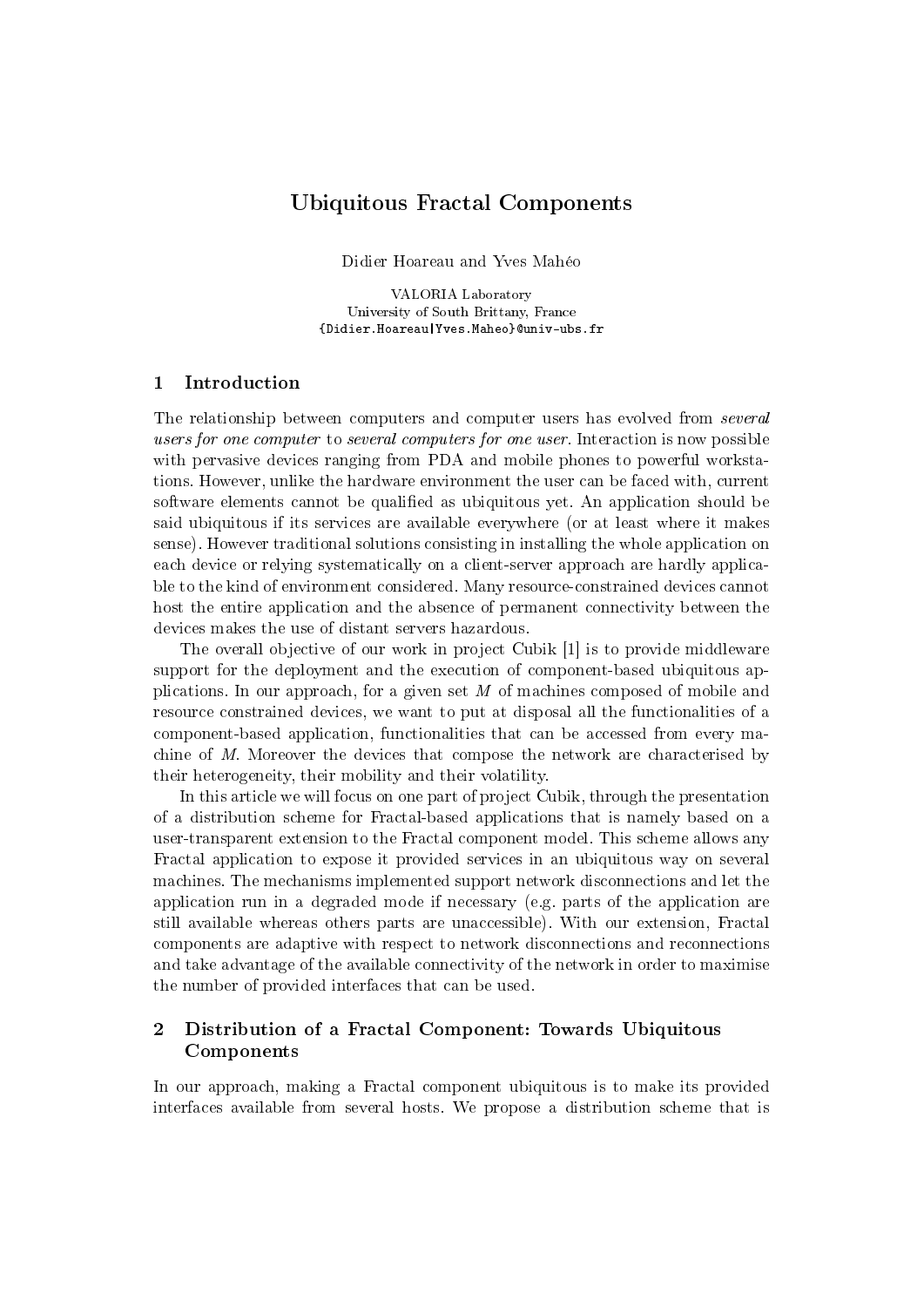based on the replication of composite components. Indeed, we allow a composite to be duplicated on a set of hosts, although each primitive component is localised on a single host. We do not elaborate here on the process that decides on the placement of each component (see [3] for more details). The general principle of our distribution model is the following: a composite component c is distributed over a set of hosts H if it exists on every host of H an instance of c. All the instances of c are created according to the directives found in the architecture descriptor (specified in an augmented FractalADL). At execution time, each instance of c maintains locally the configuration of its subcomponents. The provided and required interfaces of  $c$  are accessible on all the hosts of  $H$ . These interfaces are those defined in the architecture descriptor.

A primitive component is not replicated. So the instances of a composite containing a primitive component hold a distant reference to the single instance of this primitive (except for the composite instance located on the same host as the primitive instance, for which this reference is local). A composite  $c$  distributed over  $H$ may contain a composite subcomponent  $c'$  distributed over  $H'$  ( $H'$  must then be a subset of  $H$ ). In this case, on a host that is in  $H$  but not in  $H'$ , the local instance of c holds a distant reference to any one distant instance of  $c'$ .

The different replicas of a composite component are created during the deployment process. The addition of a new controller, named cubik-controller, to any Fractal component allows us to identify these replicas. When a composite component is instantiated locally, its cubik-controller is set with the placement information of its direct subcomponents. Our current implementation is based on Julia/ ASM2.0 and remote communication between components is achieved thanks to FractalRMI. Each proxy component that represents a remote composite or primitive component is a Fractal component that is created on the fly (thanks to the ASM library) and is bound to other local components as a normal Fractal component. Distribution is thus transparent.

## 3 Management of Network Disconnections

#### 3.1 Active interfaces

Because of the dynamism of the network a machine may become unaccessible together with the primitive components which were running on this machine. Since all provided interfaces of a replicated composite component are still accessible according to our distribution scheme, a method invocation on an interface that is bound to tan unaccessible remote primitive component will throw a network exception. In order to prevent such a situation we introduce the notion of active interfaces. If a remote component becomes (un)accessible, all interfaces that lead to the provided interfaces of this component are (de)activated. For example on Figure 1, if  $m_1$  becomes unaccessible from  $m_2$ , interface a on  $m_2$  is deactivated and method invocations on this interface are blocked. On  $m_2$ , only the provided interfaces of primitive component q and interface b are still active.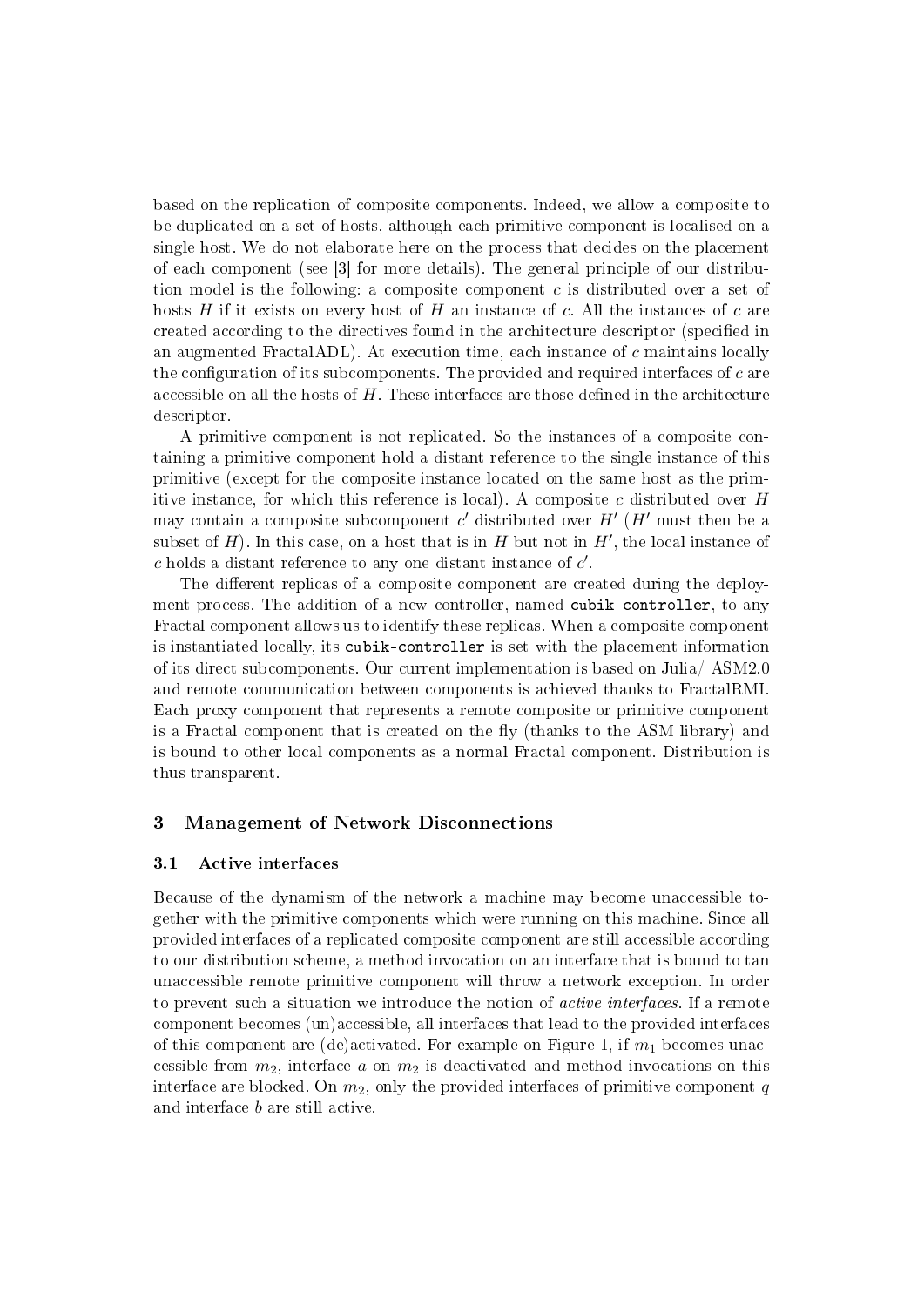#### 3.2 Automatic activation/deactivation of interfaces

Active interfaces are implemented within the cubik-controller thanks to the Meta- $CodeGenerator$  interceptor of Julia: method calls on each interfaces are reified and, according to the state of the interface, a specific adaptation policy is applied (e.g. wait until the interface becomes active again). When the state of an interface changes, the cubik-controller of the corresponding component propagates this information to the cubik-controller of its super component and by ricochet to all the components, following the dependencies between required and provided interfaces. Programmers can use the cubik-controller in order to discover the state of any interface so as to implement specific behaviours that take into account changes in interfaces' states. An obvious adaptation is to avoid invoking a method of an inactive interface.

We provide also a generic framework in order to give more possibilities in writing adaptation code (e.g. when a required interface becomes inactive and instead of directly propagate this state through the hierarchy, we may want to cache the method call during a parameterisable amount of time). Indeed, the proxy component that is generated on the fly is a composite component which encloses the proxy object and an adapter component. The adapter has the same provided interfaces than the remote component and can be used in order to write pre and post adaptation code (cf SimpleCodeGenerator class in Julia).

Network disconnections have been taken into account thanks to D-Raje (Distributed Resource-Aware Java Environment) [4], an extensible Java-based middleware developed in our team. D-Raje makes it possible to model and to monitor hardware resources (e.g. processor, memory) and software resources (e.g. process, socket, thread) in a distributed environment. D-Raje has been extended by adding two new types of resources: RemoteBinding and NetworkLink. A NetworkLink re-



(a) Fully connected network (b) Network with two disconnections

Figure 1. Reconfiguration of bindings according to the state of the interfaces